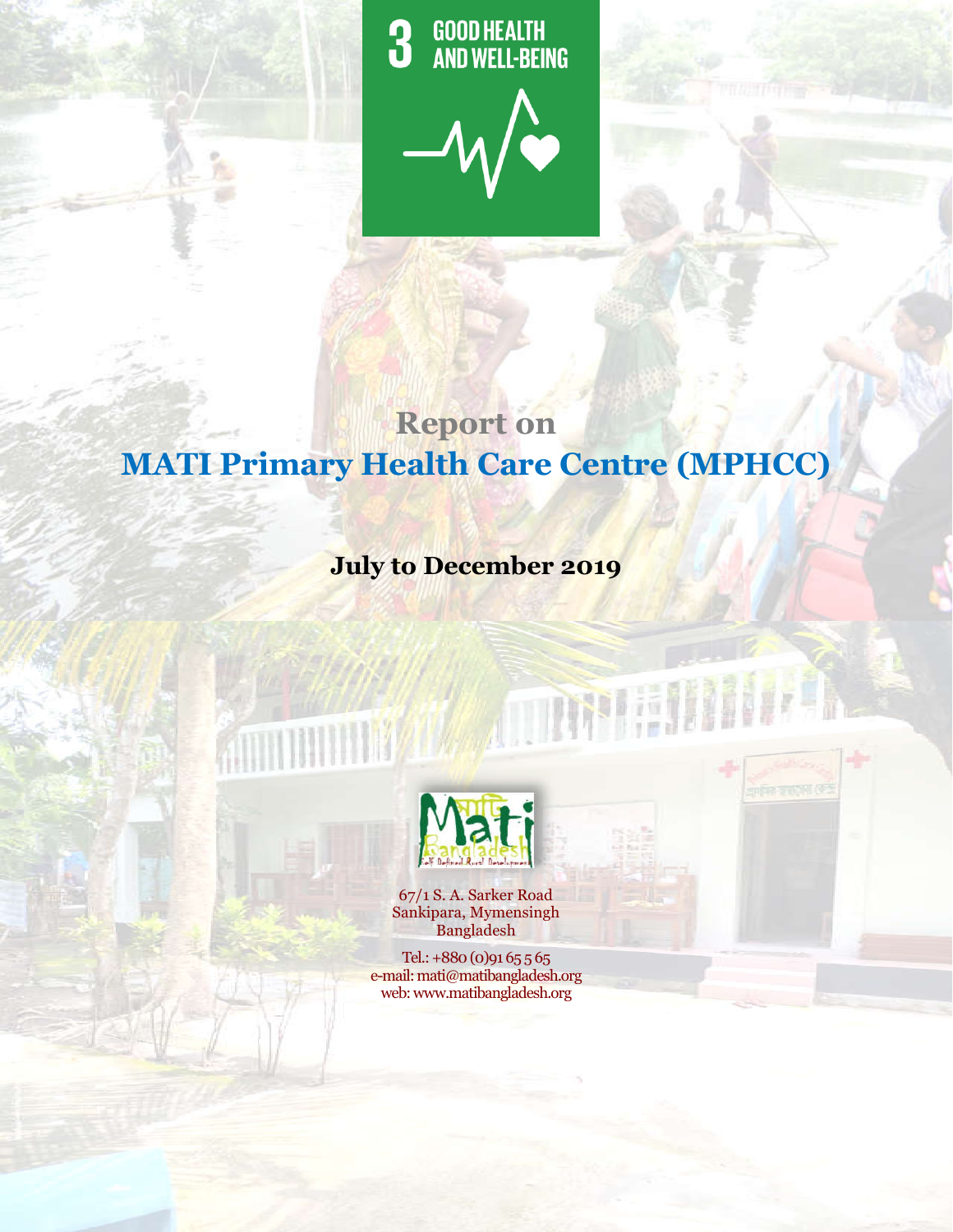

# **Health Situation in Bangladesh:**

In the world, at least 400 million people have no basic healthcare, and 40 per cent lack social protection. A WHO and World Bank Group report said that 400 million people do not have access to essential health services and 6% of people in low- and middle-income countries are tipped into or pushed further into extreme poverty because of health spending. The world's most disadvantaged people are missing out on even the most basic services. Most of these people are from the rural area of the developing countries. Bangladesh is a developing country with very poor health status almost 1 in 4 Bangladeshis (24.3 percent of the population) live in poverty, and 12.9 percent of the population live in extreme poverty<sup>1</sup>.

Bangladesh has still to go a long way to achieve the SDG-3: Good Health & wellbeing.The present status of the under-five mortality rate is 32 per 1,000 people2, neonatal mortality rate is 25.8 deaths per 1000 live births, maternal mortality rate and death rate 173 deaths per 100,000 live births and death rate is 5.5 per 1,000 people against the SDG targets of 25, 12, 70 and 1.2 respectively to be achieved by 2030.

Health is one of the basic human rights of the people which is essential for improving the quality of life. National economic and social development depends on the status of a country's health facilities. In Bangladesh, the majority of the country's population lives in rural areas, while the majority of health professionals work in urban centers. A large number of people in Bangladesh, particularly in rural areas, remain with no or little access to health care facilities.

On the other hand, due to government policy of privatization the private sector health services have been booming in the country which are too expensive to afford by the poor people. Poor people also don't have even excess to the public sector health services due to many reasons. One of the most vital reasons is the services are not sufficient at all compared to the demands.

The challenges faced by the health system are multifarious and varied. Bangladesh has a severe shortage of physicians, nurses, midwives, and health technicians of various kinds. The deficit will keep on rising as the population increases. An inadequate number of appropriately trained human resources for health in Bangladesh is a strong limiting factor for public health.

It is therefore, very much important for both government and non-government organizations of the country to take innovative programs that will ensure the access of poor people to essential health services in order to achieve the sustainable development goal for health sectori.e.Good health and wellbeing.

 $\overline{a}$ 

<sup>1</sup>https://www.adb.org/countries/bangladesh/poverty

<sup>2</sup>https://knoema.com/atlas/Bangladesh/Death-rate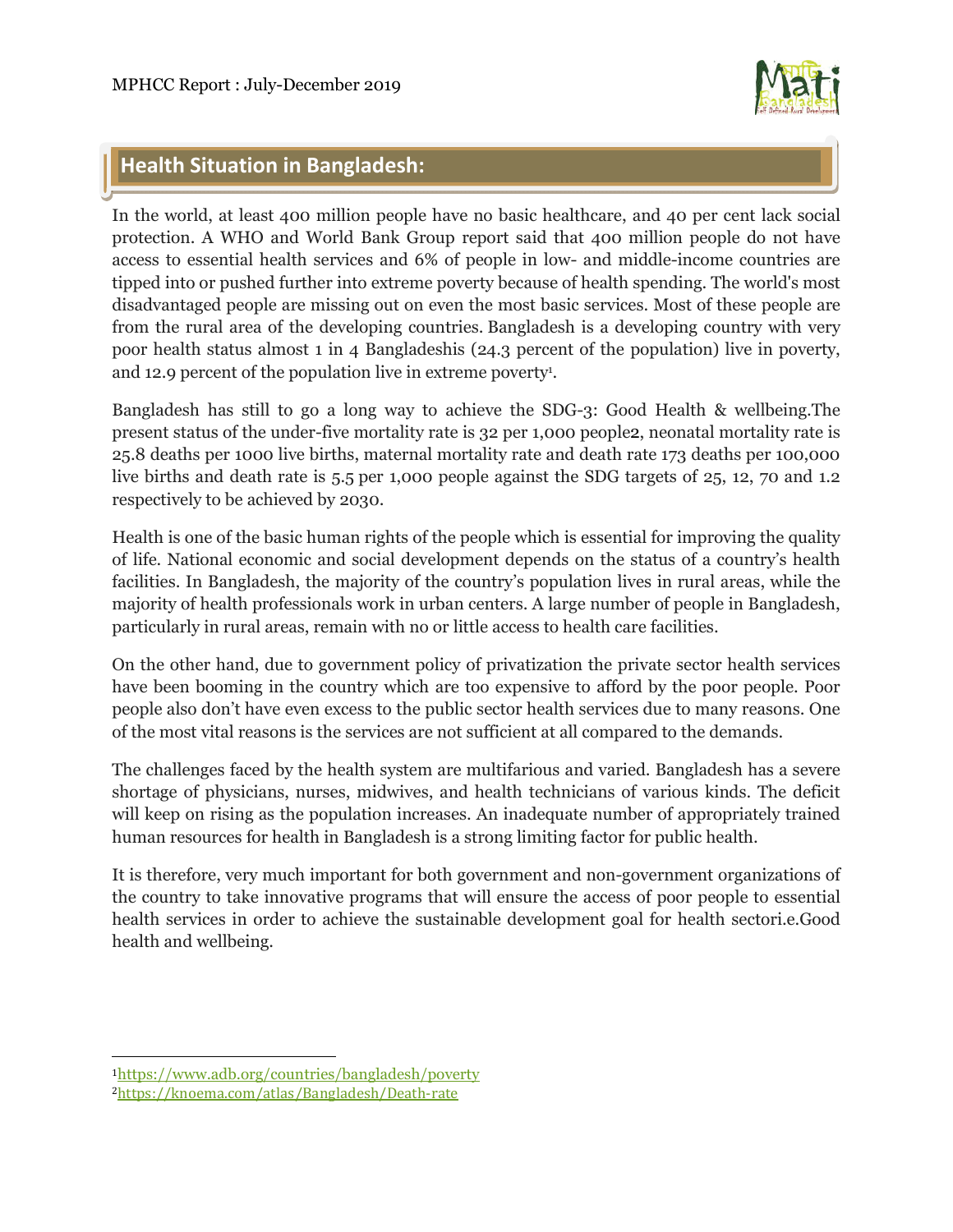

# **Health Situation in MATI's working area:**

Since inception in 1997, MATI has been working for sustainable development of both rural and urban poor people. The urban poor people are living in the slums of Mymensingh town while the rural poor people are living in the remote Charland area of Brahmaputra river basin in the district of Sherpur and Jamalpur which is one of the major geographical pockets of poverty in the country.

Although the urban poor people living in the slums of Mymensingh town are surrounded by many public and private hospitals, clinics, diagnostic centers etc. including one of the largest Medical College Hospital of the country, still they have limited access to the health services because of many reasons. Huge crowd in the public hospitals coupled with poor & scarcity of services, corruptions, very poor management, and lack of education and awareness of the people to understand their health rights etc. are the major reasons for their limited access. In general, mainly the lower middle class to middle class people have better access to the government health services while the poor people often lag behind. Although they get the health consultation services from the public health centers with very small amount of service charge, but the high cost of the testing & medicines, which they have to purchase from the private sector in most of the cases, can't afford at all.

On the other hand, apart from the sufferings like the urban poor people the rural poor people are living in the areas which are very remote, structurally underdeveloped and overpopulated. Many villages are accessible only via muddy road or only by boat during monsoon. But, the public health service centers are situated in the remote upazila and district town. Therefore, it often becomes very difficult for the poor rural people to reach the centers to get essential health services. It is also matter of long time and cost that the poor working people can rarely afford.

# **The Story of Inception of MATI Primary Health Care Centre (MPHCC):**

Since inception MATI's programs are focused much on self-determined sustainable development of the poor people. The aim of MATI is to support the poor people living in the structurally underdeveloped region of the country in the areas of poverty alleviation, food security, health & wellbeing, quality education, water & sanitation, gender equality, environment protection &climate action etc.

With the own capacity MATI first started its health services for the urban poor people in 2005. Next to the Mati's office, there is a Scheduled Caste Hindu minority community (Dalit) with one hundred and fifty people of thirty families who are extreme poor people and excluded from the mainstream community. Targeting the extreme poor people of this community and some people who are living surrounding the Mati's head office MATI first started it's awareness activities on health and hygiene so that they can remain in good health along with some treatment and medicines free of cost. MATI employed a paramedic staff for the purpose.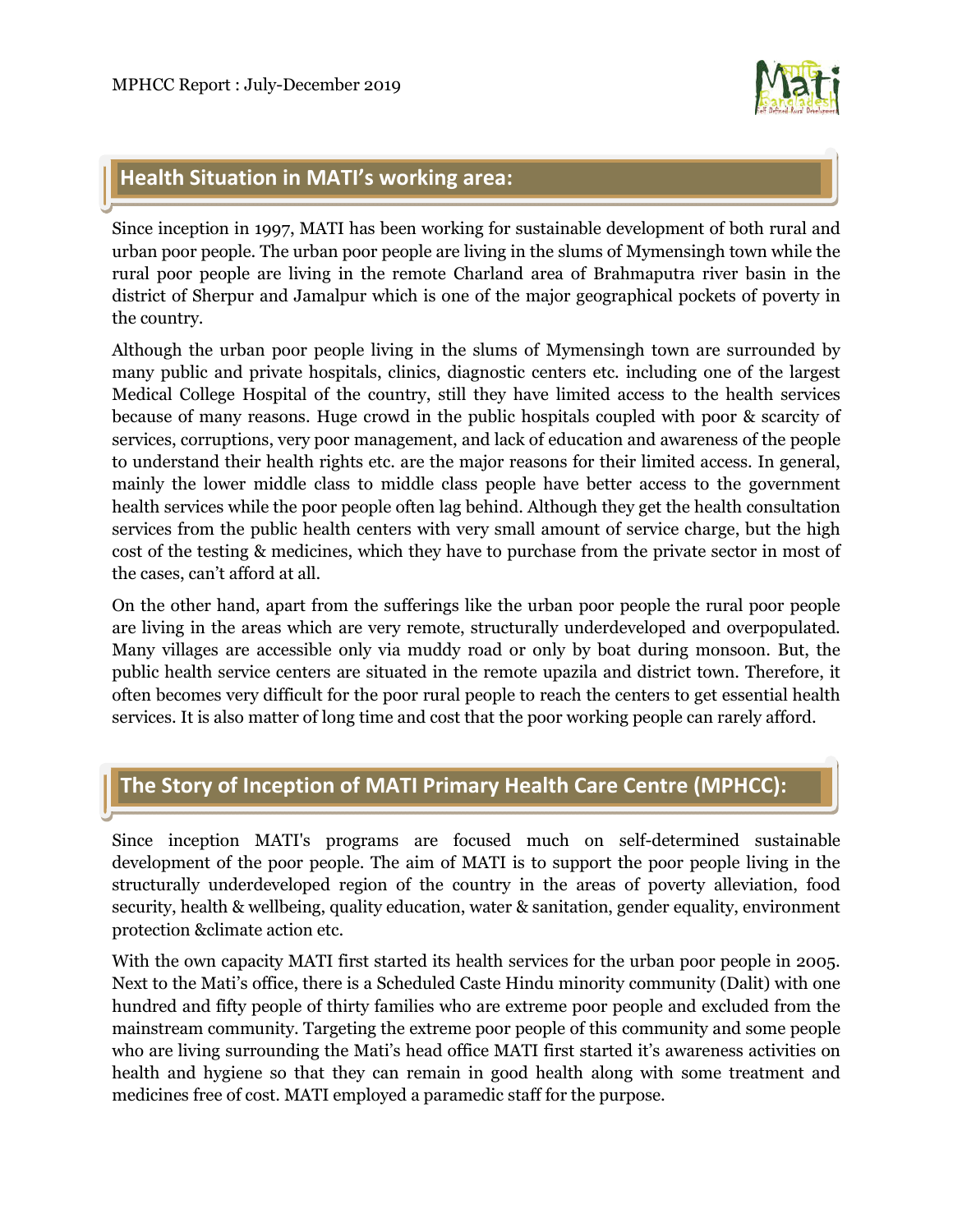

In order to extend the services among more urban & rural poor communities, in 2009, a Mati Health Care Center (HCC) was started in the compound of the Mati's head office. Since inception the MPHCC has been providing free primary health care services and medicines for the local extremely poor people.

On the other hand, as stated above the rural poor people living in the working area of MATI have very limited access to health services resulting in their impoverishment. Then step by step MATI extended the health services to the rural communities by organizing regular awareness meeting on health & hygiene, organizing general health camp, eye camp, and dental camp where free treatment, medicines, spectacles etc. are provided.



**Figure 1: MATI Primary Health Care Centre (MPHCC) located at MATI Head office Premise.**

# **Goal:**

Contribute to ensure good health & wellbeing of the urban and rural poor people of Sherpur, Jamalpur & Mymensingh district of Bangladesh.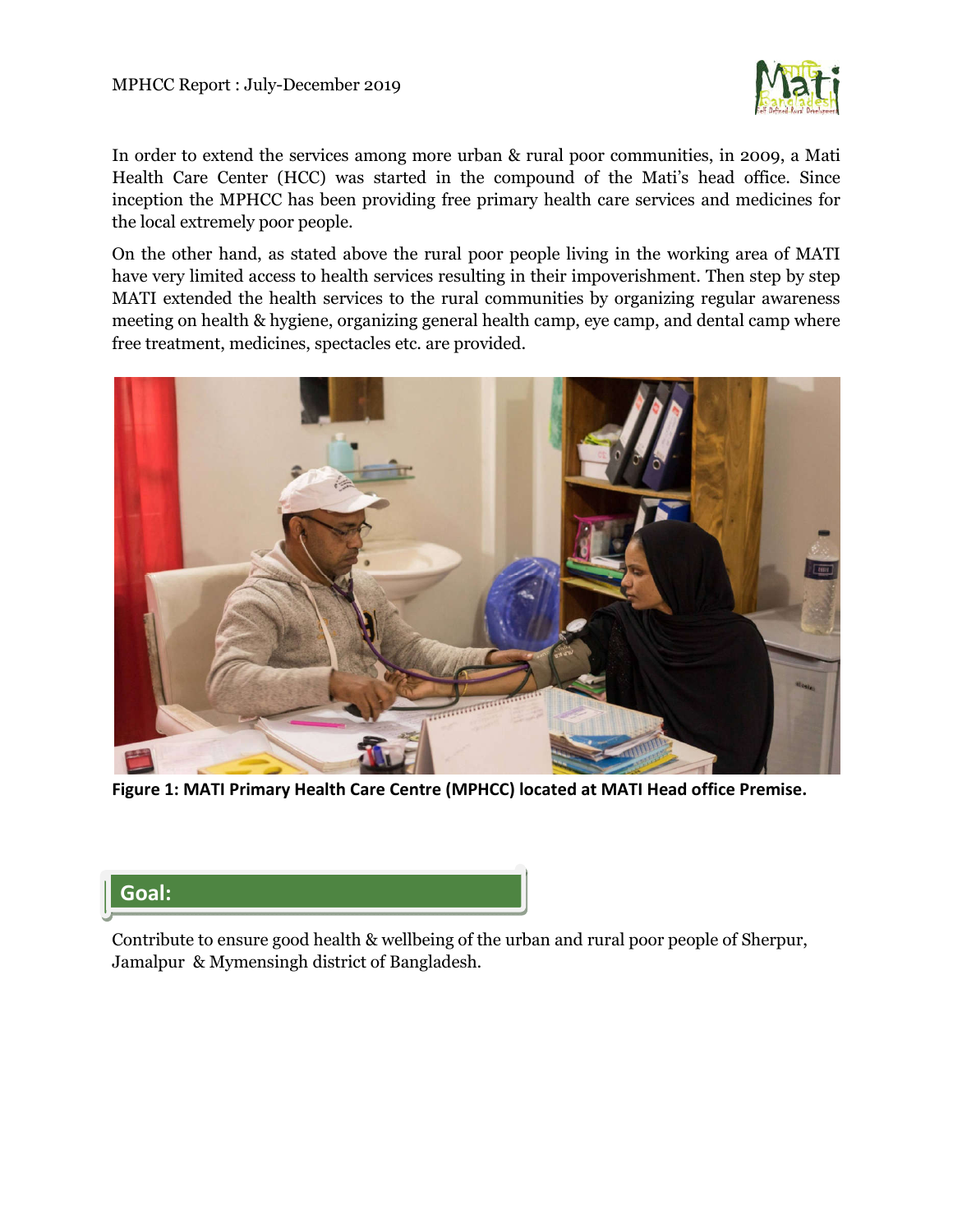

# **Objectives:**

- 1. To increase availability of primary healthcare services at the doorsteps and reduce the medical costs for the rural and urban poor people priority to women, girls, children, PWD, dalits, poor farmers and other disadvantaged people living in the MATI's working area.
- 2. To facilitate the process of increasing access of poor people to the available health services provided by the public sectors and the charitable health service providers of the area.
- 3. Increase health & nutrition awareness and improve health & sanitation practices of the poor people which are essential for maintaining their good health.

# **The Services provided from MPHCC:**

- Maternal and Neonatal Healthcare (MNH) services.
- Integrated Management of Childhood Illness (IMCI).
- Reproductive health and family planning services (RH/FP).
- Expanded Program on Immunization
- Nutrition education and micronutrient supplementation.
- Distribution of family planning commodities.
- Health education and counseling
- Identification of severe illnesses, like tuberculosis, malaria, pneumonia, emergency obstetric care, life-threatening influenza, anthrax, etc.
- Treatment for minor ailments and first-aid.
- Referral to union-level health facilities (health and family welfare center, union subcenter, rural health center, etc.), Upazila health complexes (UHCS), and district hospitals.
- Physiotherapy for Disabled people's and Children's.
- Providing and assisting in the treatment of eye diseases.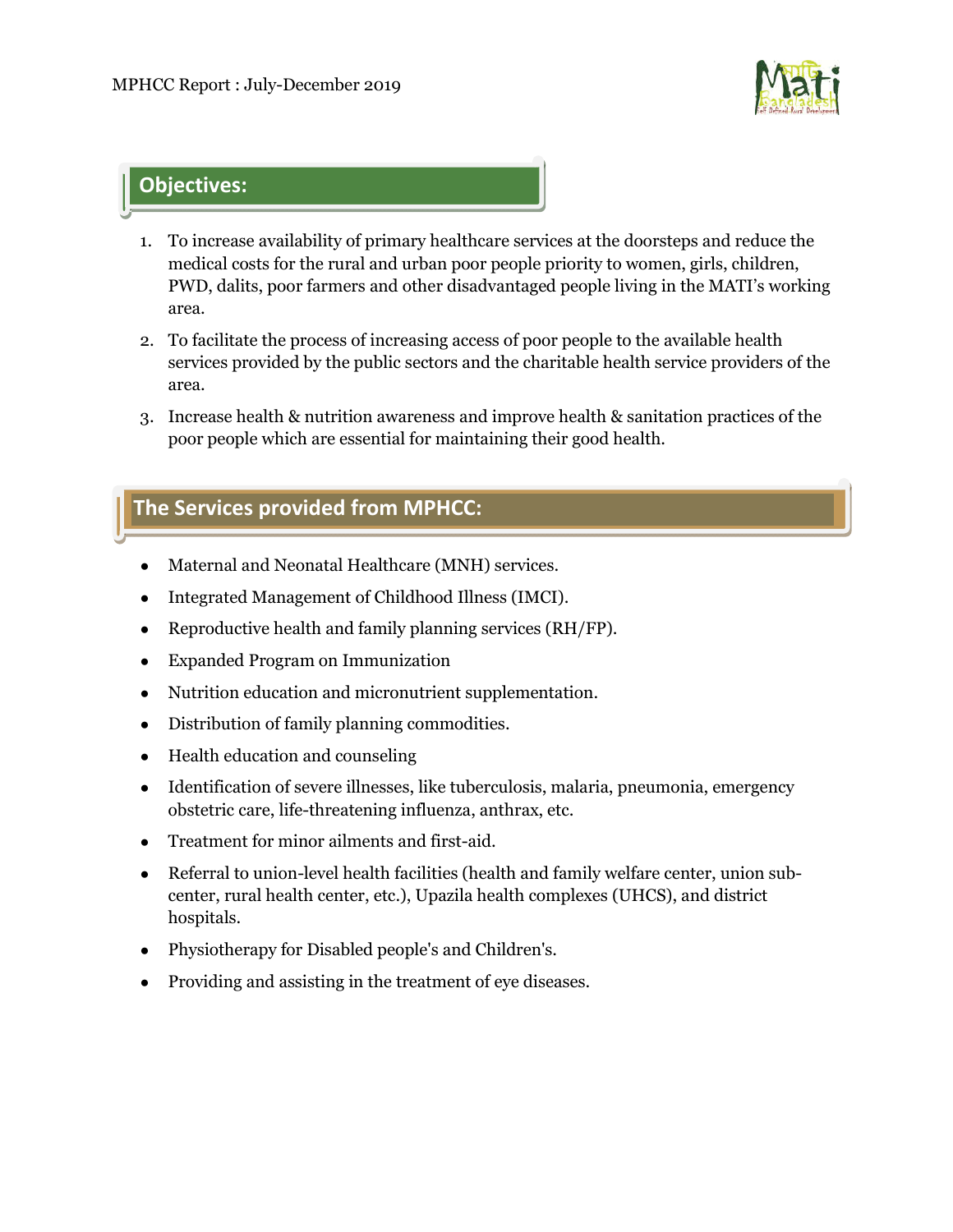

### **Area coverage:**

The working area includes urban slums of Mymensingh district and the villages of Mymensingh, Sherpur and Jamalpur districts. The details of the target people are given below.

| Name of the<br><b>District</b> | No. of<br>Upazilla Unions | No. of                       | No. of<br>villages<br>/ward  | <b>Target People</b>         |              |                 |      |                              |            |              |
|--------------------------------|---------------------------|------------------------------|------------------------------|------------------------------|--------------|-----------------|------|------------------------------|------------|--------------|
|                                |                           |                              |                              | <b>Man</b>                   | <b>Women</b> | <b>Boy</b>      | Girl | <b>Child</b>                 | <b>PWD</b> | <b>Total</b> |
| Mymensingh                     | $\overline{2}$            | 4                            | 21 village                   | 24                           | 2134         | 55              | 180  | 315                          | 176        | 2884         |
| Mymensingh<br>(Urban Slums)    | $\mathbf{1}$              | $\qquad \qquad \blacksquare$ | 6 wards                      | $\qquad \qquad \blacksquare$ | 232          | $\qquad \qquad$ |      | $\qquad \qquad \blacksquare$ | 8          | 240          |
| Sherpur                        | $\overline{2}$            | 4                            | 21 villages                  | 60                           | 1308         | 75              | 149  | 30                           | 152        | 1774         |
| Jamalpur                       | $\mathbf{1}$              | $\mathbf{1}$                 | 14 villages                  | $\overline{\phantom{a}}$     | 1010         | ۰               |      | $\overline{\phantom{a}}$     | 49         | 1059         |
| <b>Total</b>                   | 6                         | 9                            | 56 village<br><b>6</b> wards | 84                           | 4684         | 130             | 329  | 345                          | 385        | 5957         |

It is to mention here that only a small portion of the target area could be covered by the existing capacity of the MPHCC though MATI cover most of the area by Eye Camp and Dental Camp held twice in a year.

# **Activities & Achievements:**

During the reporting period a good number of poor people both from urban and rural area specially the women, girls, PWD, dalits and elderly people got health services from the MHCC. The details of the achievements are presented below:



Generally, the level of awareness of the target people on health, nutrition and hygienic issues are very poor which is one of the main reasons of their poor health status. That's why MHCC has been working to raise people's awareness and improve their practices on the health related issues.

Total 535 Health awareness meetings and trainings were held during the reporting period with participation of approximately 1000 women. The issues viz. causes of different diseases, hygiene, water & sanitation, nutrition education, maternal and child health care, postpartum health care etc. were discussed in the meetings. It is to mention that due to lack of field health worker no meetings could be arranged within first 3 months of the reporting period.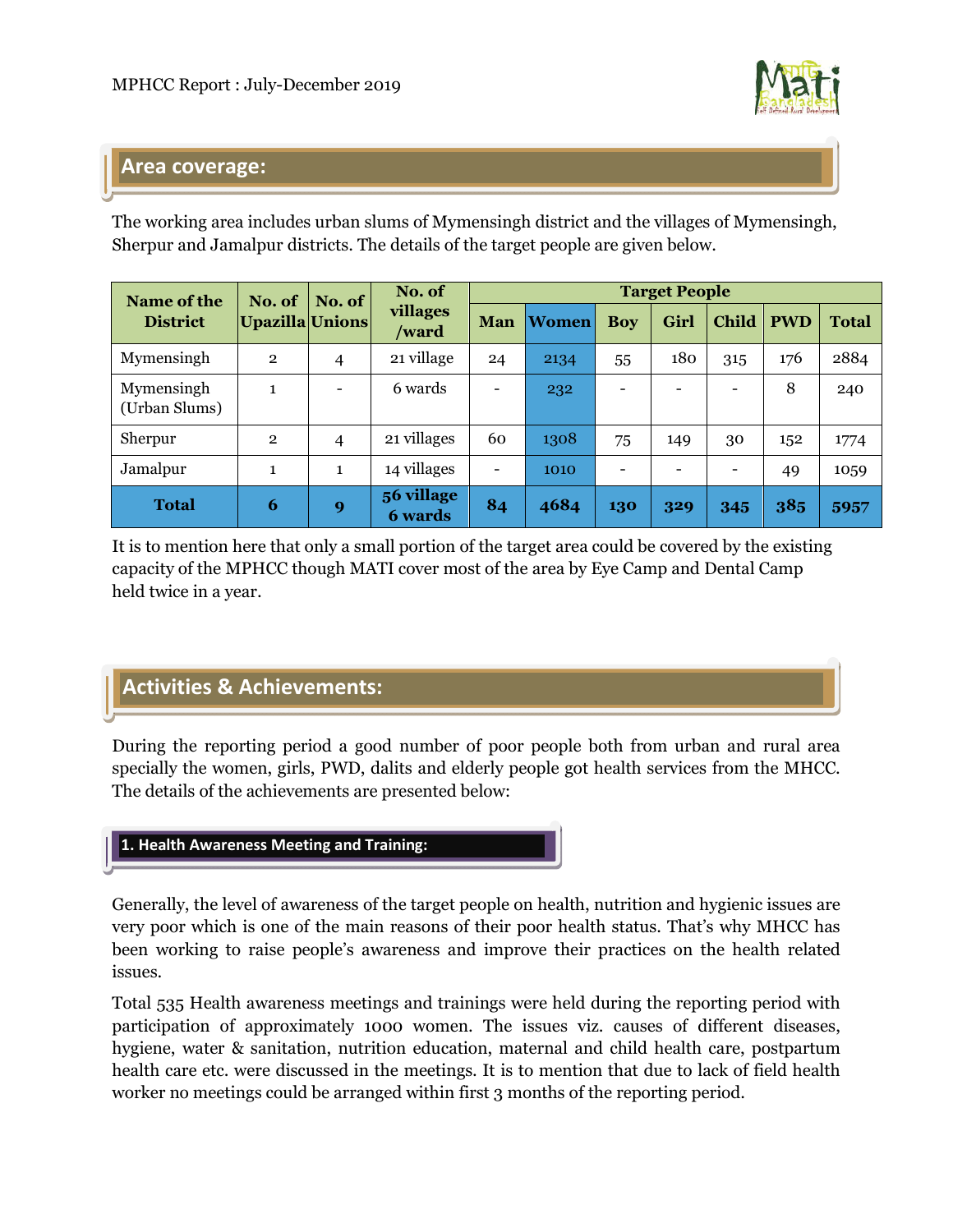



#### **2. Health Related Support & Services:**

Four types of services are provided by MHCC such as a. Free treatment and medicine, b. Family Planning Service, c. Women Pregnancy Services and d. Physiotherapy service, are provided both from the MHCC and in the health camps organized in the rural area on regular basis.



The MHCC remains open during 10am to 4pm from Saturday to Thursday every week. The urban poor people surrounding the Mati head office directly comes to the MHCC for free treatment and medicine services.

Total 401 patients specially the women, girls, PWD and dalit people received free treatment and medicines for their various kinds of diseases from the MHCC during the reporting period. In case of serious diseases, the patients were referred specially to the Mymensingh Medical College Hospital (MMCH) and other relevant government and charity-based health service centers in Mymensingh. of diseases from the MHCC during the<br>patients were referred specially to the<br>) and other relevant government and<br>h.<br>twice in a month where free treatment<br>porting period total 432 women received



At field level health camps are arranged generally twice in a month where free treatment and medicine services are provided. During the reporting period total 432 free treatment & medicine services from the health camps.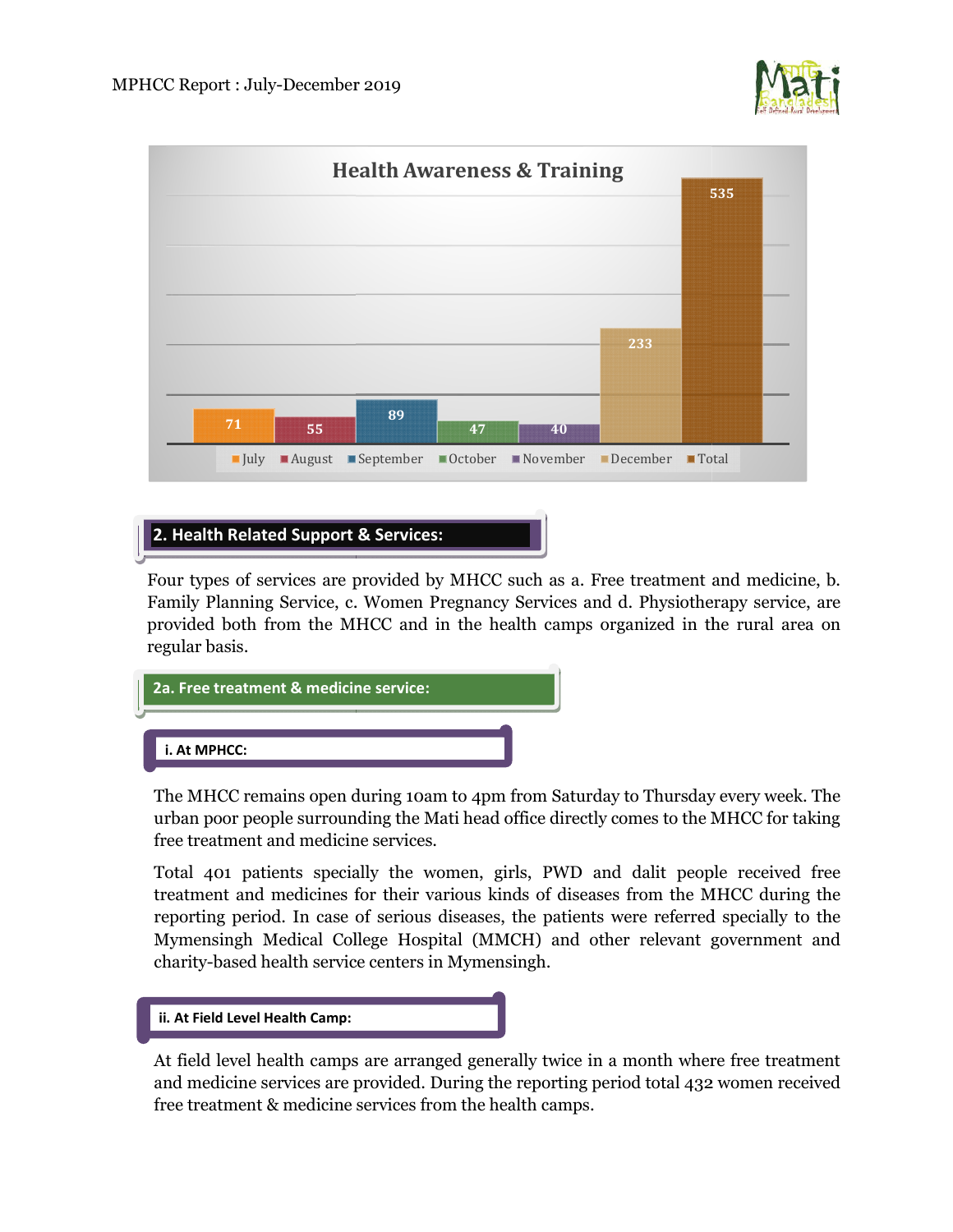



**Figure 2: Field level health camp where on spot treatment and free medicines are provided**

#### **b. Family Planning Service:**

Health worker specialized on family planning issues provide family planning services to the women of Mati's working area. The services include awareness on taking family planning measures, advice for taking appropriate service and linking them with the family planning services provided by the government & non-government agencies.

During the reporting period 215 women got family planning services from the MHCC.

#### **c. Women Pregnancy & post delivery Services:**

Women need special cares during pregnancy period. But, very unfortunately, the poor women rarely get any of the services. Therefore, Mati provides special services to the pregnant women that include counseling, coaching, demonstration, referral service for delivery, nutritional feed & medicines supports for mother and child, nutrition education etc.

During the reporting period10 such women received services from the MHCC.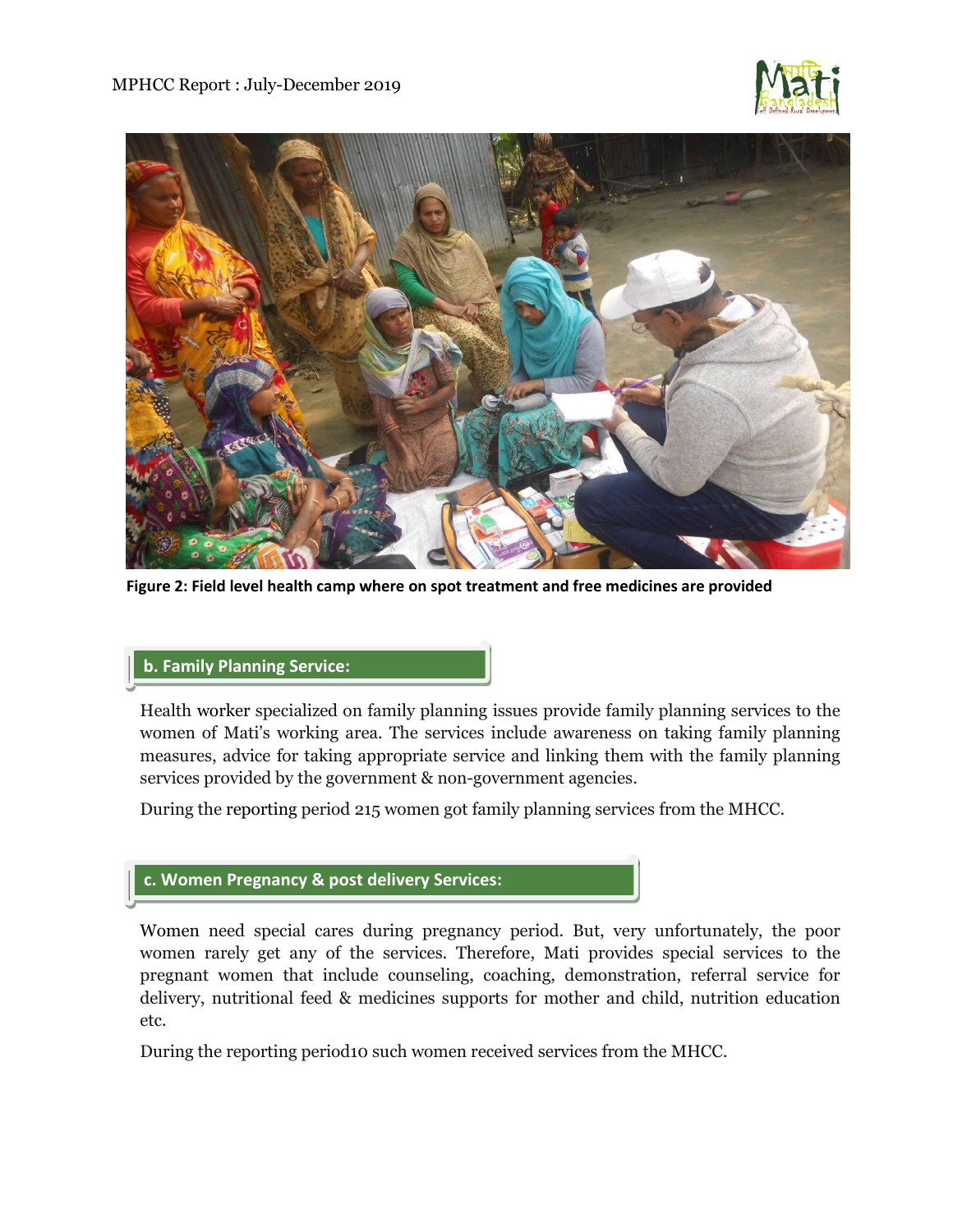



**Figure 3: Regular pregnancy and post delivery services** 

#### **d. Physiotherapy Service:**

Considering the necessity especially of the Person with Disability (PWD), MHCC has been arranging physiotherapy services on regular basis. In 2019, three volunteer physiotherapists from Germany namely Linda Seyffart, Charlotte Rullich and Pia Wilke came to Mati's working area and provided physiotherapy services especially to the PWDs and the patients with paralysis, accident cases etc.

During the reporting period 178 such patients of the target area especially the 15 disabled children of Mati's disability school received regular physiotherapy services from the volunteers.

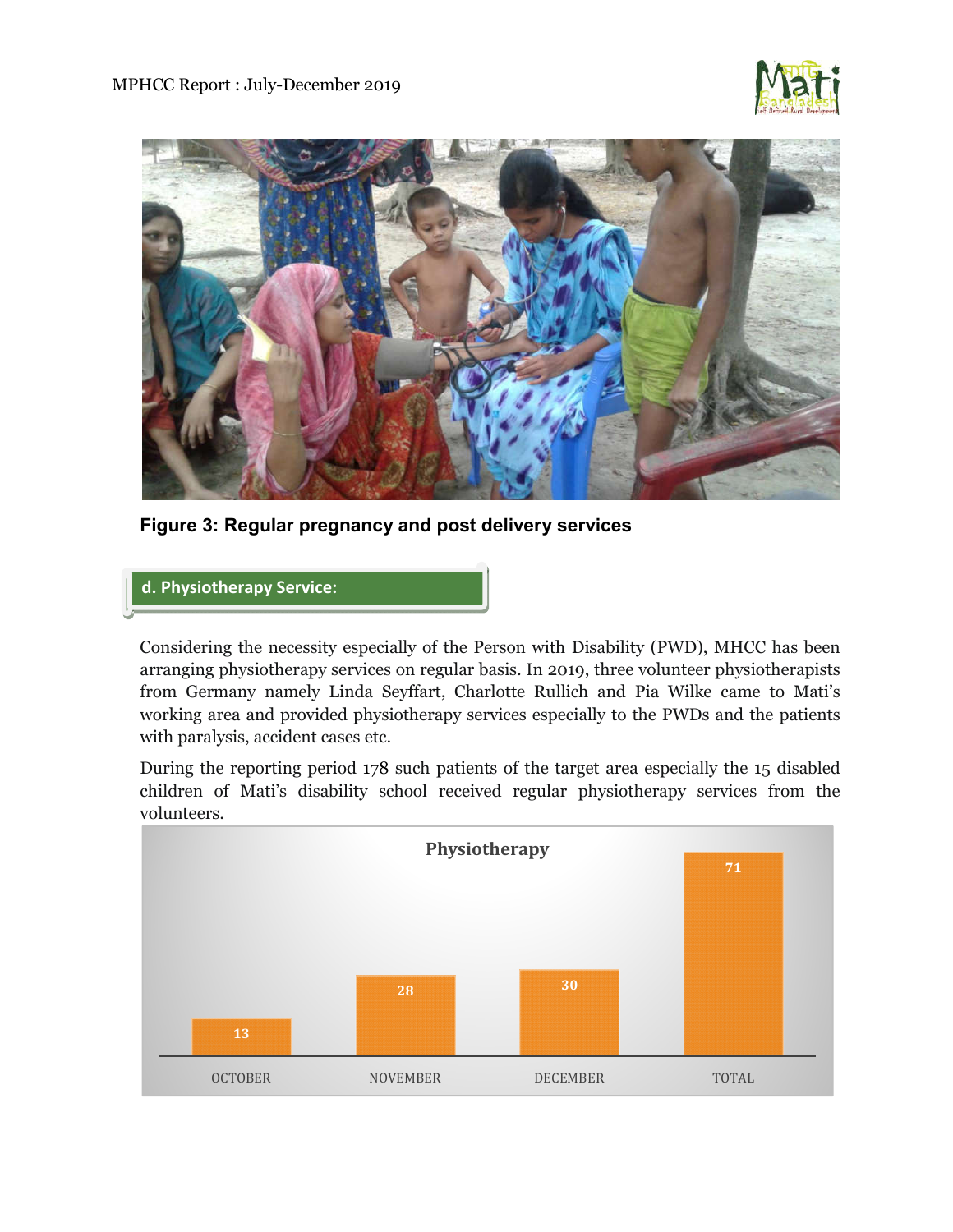

## **3. Children Milk Support:**

Poverty doesn't allow the poor people to feed their children with nutritious food resulting in poor health status of the poor people since childhood. Considering this MHCC started the piloting project of providing children milk support.

During the reporting period 44 children got BDT25,520 as milk support. But,the support is not enough. There are still many children whose mothers are suffering from malnutrition. They are not able to give enough breast milk to the babies.

| <b>Month</b> | <b>Children Milk Support</b> |              |  |  |
|--------------|------------------------------|--------------|--|--|
|              | Children                     | Amount(Taka) |  |  |
| July         | 8                            | 4210         |  |  |
| August       | 7                            | 3980         |  |  |
| September    | 7                            | 4570         |  |  |
| October      | 8                            | 4570         |  |  |
| November     | 7                            | 4120         |  |  |
| December     | 7                            | 4070         |  |  |
| <b>Total</b> | 44                           | 25520        |  |  |

### **4. Referral Service:**

It is usual that MHCC has no enough capacity to provide all the necessary health care services especially for the serious cases. In such cases MHCC refer the patients to the appropriate health service centers so that they get better treatment. MATI has also established collaborative relationship with such public sector hospitals viz. Mymensingh Medical College Hospital (MMCH) and SK Hospital as well as other charity based health care centers such as Community Based Medical College & Hospital (CBMCH) and Marie Stopes Clinic, BNSB Eye Hospital and other hospitals.

During the reporting period 72 patients got referral services from the MHCC while the highest numbers 41 to the MMCH as well as 5, 11, 2and 12 patients were referred to the SK Hospital, BNSB, CBMCH, and 12 to the other hospitals respectively.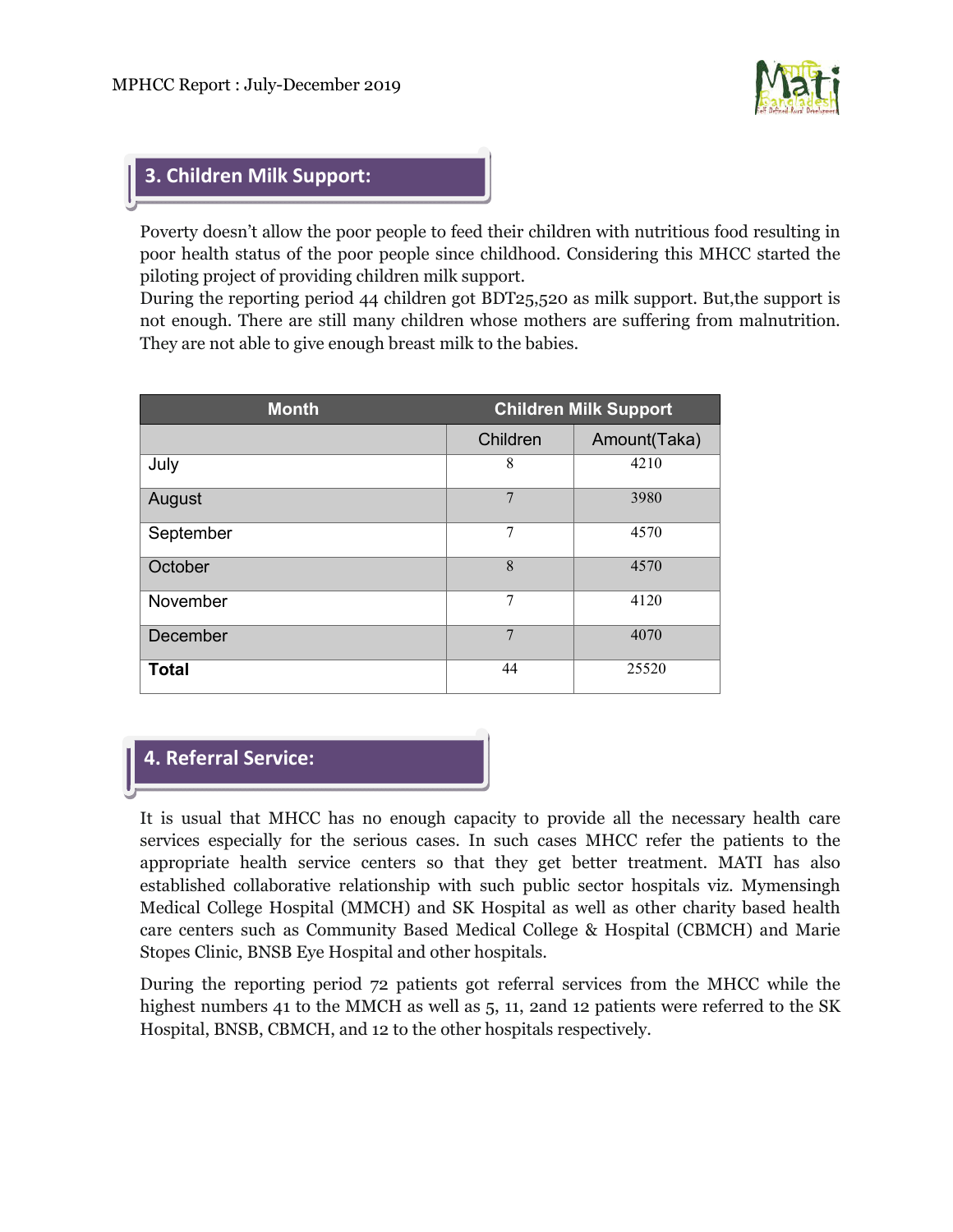

### **5. Discount for Treatment:**

Sometimes even the poor people have to go to the private hospitals& consultation centers especially for the diagnosis and the consultancy services because the good & specialized doctors are seldom available at the government hospitals. But, the poor people never afford expensive services from the private hospitals and clinics. Therefore, MHCC always advocate in favour of the poor patients to get discount from the private clinics, hospitals & diagnostic centers.

During the reporting period 10 patients receive discount of BDT2320 from different health centers namely Swadesh Hospital, Delta Hospital, Nexus Hospital, Popular Diagnostic Centre (PDC) and Delta hospital etc.

| <b>6. Staff Donation:</b> |  |  |  |  |
|---------------------------|--|--|--|--|
|---------------------------|--|--|--|--|

Very often there are some extreme poor patients need huge amounts of money for the treatment that can't be covered by MHCC's support. In such cases some voluntary supports are provided by MATI's staff while the patients also raise money from people to people.

During the reporting period the staff of MATI contributed BDT3045 for the treatment of 2 such patients.

### **Outcomes:**

The following outcomes are noticed by the staff and community people which are not stipulated to the reporting period.

- The target people especially the women, PWD, children and urban dalit people are more aware of the causes of diseases, superstitions, health & hygiene issues and nutrition, birth control and their health & hygiene related practices have also significantly been changed.
- Due to getting health services at their doorstep the people easily got relief of the common minor diseases without spending any money and time.
- The women got relief of the complications during pregnancy period and after delivery.
- The children got special support both nutritious feed & advices resulting in their better health.
- The people got better access to and better treatment & diagnosis services from the public and other charity based hospitals and service centers.
- The women of the rural areas have been more caring for their children since before.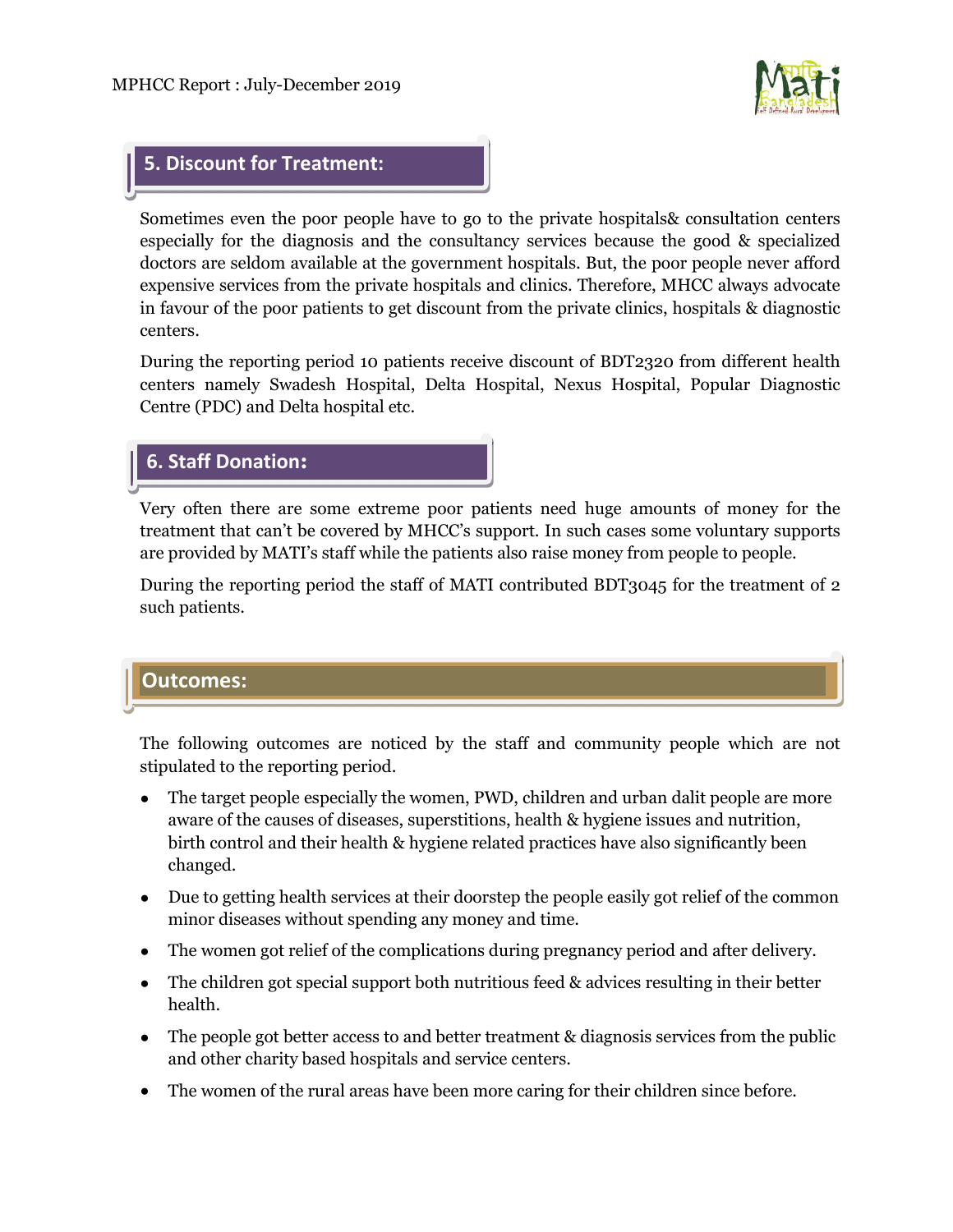

# **Impacts:**

No formal impact assessment was done. The following impacts are notices by the staff and community people which are not stipulated to the reporting period.

- The overall health status of both rural and urban poor people specially women, PWD, children and dalits living in the working area of MATI has been improved.
- The nutritional status of the aforesaid target people of MATI has been improved.
- The health expenditure of the target people has been decreased resulting in increased income and family wellbeing.
- The family income has also been improved because the people could save their times to take treatment from the distant service centers which allowed them to spend more time in income generating activities.
- The increased income of the target people that created opportunity to spend more in family well-being and child education.
- The women in the working area have better maternal health and more empowerment.

# **Difficulties/Challenges:**

The difficulties and challenges which are faced are mentioned below which are not stipulated to the reporting period.

- Still MATI has limited capacity to provide necessary health services to cover the whole working area of the organization.
- Very poor communication system in the project area often creates big obstacle for the health service staff to move to the village as per need of the people.
- During the rainy season, when the remote chalands of Bhrahmaputra river basin become inundated including the roads it become very difficult for the health workers to reach to the villages. The situation becomes worse due to occurrence of flood which is a common disaster in the charland area.
- During the rainy season, the same problem has to face by the people as well to reach to the urban health centers in major health cases.
- Even in the dry season the serious patients especially the pregnant women face huge difficulties due to having no ambulance or other comfortable vehicle.
- There is no designated seating place for the health worker, making it difficult to provide services during the rainy season.